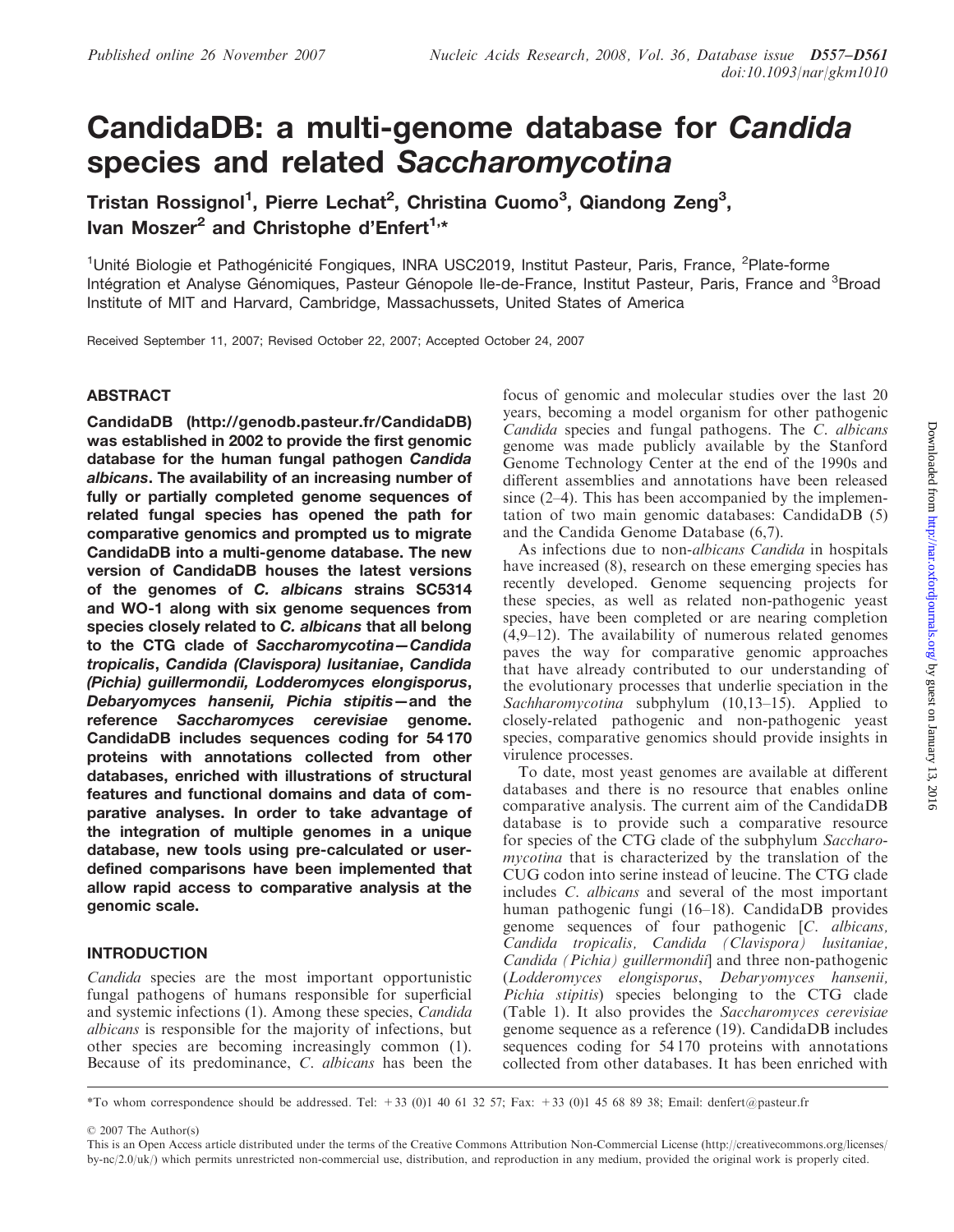| Species                      | Strain              | Number of<br>proteins | Number of<br>chromosomes<br>and/or<br>supercontigs | Status and<br>release date          | Sequencing<br>center/Database<br>repository | Database links                                                            |
|------------------------------|---------------------|-----------------------|----------------------------------------------------|-------------------------------------|---------------------------------------------|---------------------------------------------------------------------------|
| Candida albicans             | SC5314              | 6098                  | 8                                                  | Draft assembly<br>13 September 2006 | CGD                                         | http://www.candidagenome.org/                                             |
| Candida albicans             | W <sub>O1</sub>     | 6159                  | 16                                                 | Draft assembly<br>15 March 2006     | Broad Institute                             | http://www.broad.mit.edu/annotation/<br>genome/candida albicans/          |
| Candida<br>guilliermondii    | ATCC6260            | 5920                  | 9                                                  | Draft assembly<br>15 March 2006     | Broad Institute                             | http://www.broad.mit.edu/annotation/<br>genome/candida guilliermondii/    |
| Candida tropicalis MYA-3404  |                     | 6258                  | 23                                                 | Draft assembly<br>12 June 2006      | Broad Institute                             | http://www.broad.mit.edu/annotation/<br>genome/candida tropicalis/        |
| Candida lusitaniae ATCC42720 |                     | 5941                  | 9                                                  | Draft assembly<br>25 January. 2006  | Broad Institute                             | http://www.broad.mit.edu/annotation/<br>genome/candida lusitaniae/        |
| Debaryomyces<br>hansenii     | <b>CBS767</b>       | 6318                  | 7                                                  | Complete<br>3 July 2004             | Génolevures                                 | http://cbi.labri.fr/Genolevures/elt/DEHA                                  |
| Pichia stipitis              | CBS 6054            | 5816                  | 9                                                  | Complete<br>17 April 2007           | JGI                                         | http://genome.jgi-psf.org/Picst3/<br>Picst <sub>3</sub> .home.html        |
| Lodderomyces<br>elongisporus | <b>NRLL YB-4239</b> | 5802                  | 27                                                 | Draft assembly<br>12 June 2006      | Broad Institute                             | http://www.broad.mit.edu/annotation/<br>genome/lodderomyces elongisporus/ |
| Saccharomyces<br>cerevisiae  | S288C               | 5858                  | 16                                                 | Complete<br>27 March 2007           | <b>SGD</b>                                  | http://www.yeastgenome.org/                                               |
| Total                        | 9                   | 54 170                | 124                                                |                                     |                                             |                                                                           |

Table 1. Characteristics of the nine genomes available in the current release of CandidaDB

illustrations of structural features and functional domains and tools for sequence comparisons and analysis. Moreover, new tools for comparative genomics have been implemented in order to take advantage of the integration of multiple genomes in a unique database. Importantly, pre-calculated comparisons provide rapid access to comparative analysis at the protein and genomic scale.

#### SOURCE DATA AND COMPATIBILITY WITH OTHER DATABASES

Eight publicly available genome sequences of seven closely related species belonging to the CTG clade are included in the new release of CandidaDB: the genomes of C. albicans strains SC5314 (2) and WO1 (20); three genomes of other pathogenic species, C. tropicalis strain MYA-3404 (21), C. lusitaniae strain ATCC42720 (22) and C. guilliermondii strain ATCC6260 (23); and the genomes of three non-pathogenic species, L. elongisporus strain NRLL YB-4239 (24), an ascososporogenous species, D. hansenii strain CBS767 (10), a halotolerant yeast found in fish and salted dairy products that have a role in agro-food processes and Pichia stipitis strain CBS6054 (12), a xylose fermenting yeast. The new release of CandidaDB also includes the S. cerevisiae strain S288C genome (19) in order to take advantage of the high level of annotation provided for this species that is not part of the CTG clade but is part of the Saccharomycotina subphylum (17). These genome sequences and associated annotations were obtained from the sources indicated in Table 1 that

summarizes the general information for the nine genomes available in the current version of CandidaDB.

The new version of CandidaDB uses Assembly 20 of the genome sequence of C. *albicans* strain SC5314 genome available at the Candida Genome Database (CGD) (4,7). While previous releases of CandidaDB used annotations contributed by the Galar Fungail consortium (5), CandidaDB now uses sequences, descriptions, accession numbers and annotations available at CGD which is the reference depository site for C. albicans. This allows homogenization of the nomenclature for this organism and will simplify literature curation. Accession numbers of previous CandidaDB releases are still available as synonyms.

The genomes of *P. stipitis, D. hansenii* and *S. cerevisiae* available through CandidaDB are considered completed and have been published (10,12,19), while the other genomes are draft assemblies, close to completion and with a low number of contigs. CandidaDB aims to follow the usual accession number for Open Reading Frames (ORFs) provided by the institutions which performed the sequences, for better clarity, inter-database relations and faster update procedures.

#### IMPLEMENTATION

CandidaDB is based on the general data frame called GenoList (25). GenoList is an integrated environment for multiple genomes based on a relational database run through a web user interface that provides comparative genomic and proteomic tools in complement to the gene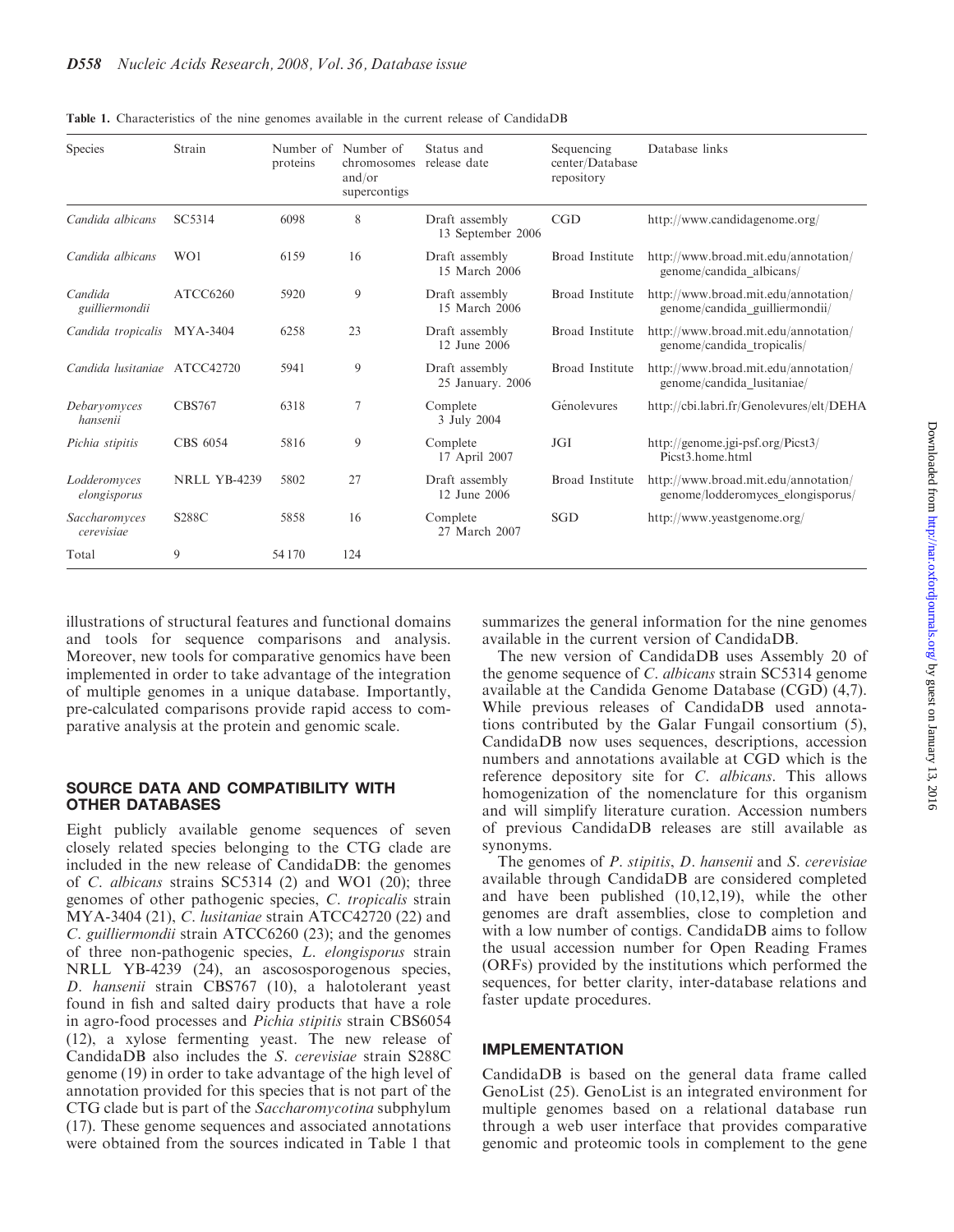descriptions. Structure and design are detailed in the accompanying paper (25). GenoList has been originally developed as a multigenome database for comparative analysis of bacterial genomes (25) and has been adapted to eukaryotes in order to manage the CandidaDB database.

When connecting to CandidaDB, users are prompted to register and provide a login and password. Although this is optional and no tracking of the registered users is performed, it allows users to specify parameters for CandidaDB usage (see subsequently) and maintain these parameters upon return to the database. Upon registered or unregistered login, users have access to a web interface that is composed of a main window allowing different forms of queries and analysis at the gene, genome and multi-genome scale. Results of the queries are presented in the main window as gene lists. Genes can be accessed through a gene–specific window providing reports, a dynamic map of the genomic environment, precomputed data of comparative proteomic analysis and tools for sequence analysis and downloads as described subsequently.

An important component of CandidaDB is the possibility for users to select those genomes that they wish to query from the list of all available genomes. Users can define a favourite genome, a query list of genomes and a comparative list of genomes. Through these selections, CandidaDB can be made a database focused on a favourite organism and provide comparative data for genomes of the comparative list only. The query list is used in search and comparative tools as described subsequently. Several comparative and query lists can be specified and remain accessible to registered users upon return to the database.

# ANALYSIS AND VISUALIZATION TOOLS

The migration of CandidaDB to the GenoList multigenome environment combined with the integration of nine genomes expands the possibilities for genome and proteome analysis and allows access to comparative genomics. Search options are identical to those available in the previous version of CandidaDB: the left panel of the main window allows the search by gene names and synonyms, accession numbers, text and location in the set of genomes defined by the user (favourite organism, query or comparative lists) or in all genomes present in CandidaDB. BLAST search (26) and pattern search tools are also accessible from the left panel as well as two new tools for comparative genomic analysis, FindTarget and DiffTool.

FindTarget (27) allows the user to identify genes from a given genome ('Query genome', the user-defined favourite organism) that, based on tuneable criteria (percentage of identity, E-value, etc.), are specifically present in a set of genomes ('Reference genomes', by default the user-defined query list) and, optionally, absent in another set of genomes ('Exclusion genomes', by default the user-defined comparative list). The algorithm makes use of precomputed BLASTP best hits obtained upon systematic

comparisons of all protein versus all proteins available in CandidaDB.

DiffTool (28) allows the identification of protein families whose components are shared by a set of organisms ('Reference genomes') as compared to another set of organisms ('Exclusion genomes'). Protein families have been pre-computed in CandidaDB using data of systematic BLASTP comparisons of every protein versus all proteins. Several family sets are available according to the criteria used in the clustering procedure (e.g. proteins that share at least 40, 50 or  $60\%$  sequence similarity over 80% of the protein length). Results are provided in the main window as a list of annotated protein families, each linked to the list of included proteins and a ClustalW multiple alignment (29).

Results of the different searches are displayed in the main window as gene lists, each gene being linked to a specific page that provides description, annotation and a graphical view of the genomic environment of the gene (Figure 1). Pre-computed results from comparative analysis for protein families (DiffTool) and best hits (FindTarget) and a regularly updated BLASTP comparison to the non-redundant protein databank (30) are systematically available (Figure 1). ClustalW pairwise or multiple alignments with best hits found in the genomes of the comparative list are provided. A list of bi-directional best hits (BDBH) is also provided. Additional protein features are displayed graphically showing signal peptide and membrane-spanning domains predicted using the Phobius software (31) and PFAM domains (32) (Figure 1). Direct links to relevant databases are listed in the cross-references panel (Figure 1). Tuneable, not predefined, search tools (BLAST, DiffTool, FindTarget) and sequence retrieval tools are accessible in the Analysis and Sequence tabs of this gene window, respectively.

# CONCLUSION AND PERSPECTIVES

The integration in a single database of a large number of genome sequences from related yeast species provides an unprecedented tool for comparative genomics of yeasts. The new version of CandidaDB aims to provide information complementary to that available at the Candida Genome Database by implementing comparative genomic tools and by providing data on functionally-relevant protein domains which were not directly available yet. Access to these data is facilitated by the use of precomputed multi-genome analysis that are normally CPU-intensive. Yet CandidaDB provides the ability to perform similar queries with user-defined parameters avoiding the limitations of these static results. The userdefined lists of genomes allow the user to limit searches and results to selected organisms, an option that will be increasingly useful when a larger number of genomes becomes available through the database.

CandidaDB is a convenient entry point for the community working on other *Candida* species than C. albicans since any Candida genome can be used as the favourite genome. It should be helpful for those who are working with genomes that are still undergoing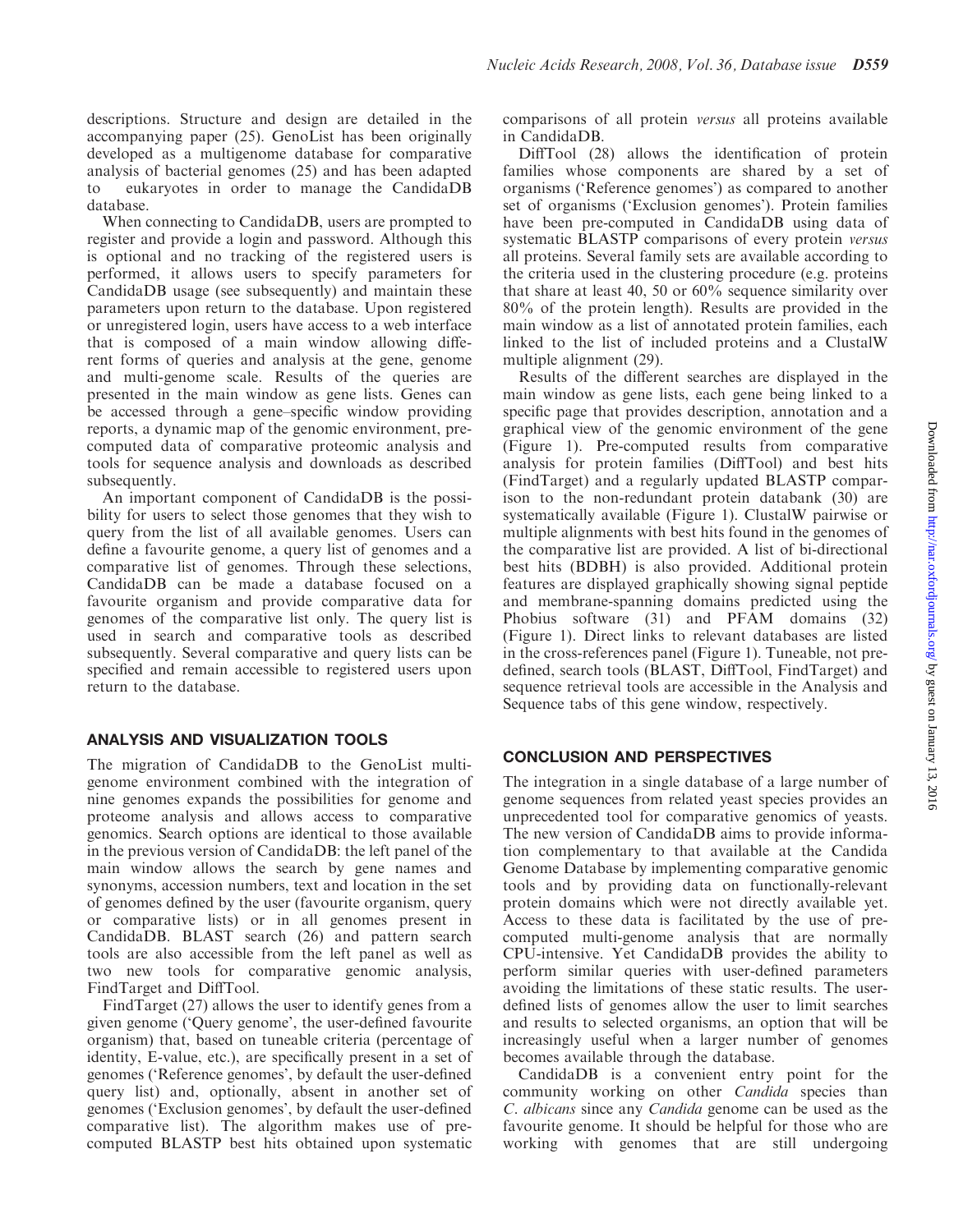| Organism C. albicans SC5314<br>< DNA<br>Replicon R (chrom.)<br>Type CDS |                                                |                                       | <b>OPT1 gene</b><br>2352 bp (783 aa) |                                                                                                                                                                                               |                                                    | Accession Number of 19,2602<br>Protein ID<br>Label $-1$ | > DNA<br>$>$ List                                                                                      |                        |
|-------------------------------------------------------------------------|------------------------------------------------|---------------------------------------|--------------------------------------|-----------------------------------------------------------------------------------------------------------------------------------------------------------------------------------------------|----------------------------------------------------|---------------------------------------------------------|--------------------------------------------------------------------------------------------------------|------------------------|
|                                                                         | Location 443.35 kb                             |                                       |                                      |                                                                                                                                                                                               | - Oligopeptide transporter-                        |                                                         | Synonym -/                                                                                             | $+18$                  |
|                                                                         |                                                |                                       |                                      |                                                                                                                                                                                               |                                                    |                                                         |                                                                                                        | With / Without Tabs    |
|                                                                         | Gene and Product<br>Functional Annotation      | Location                              | Bibliography                         | Comparative Genomics - Protein Features                                                                                                                                                       | Analysis<br>Cross-References<br>$\frac{1}{2}$      | Sequence                                                |                                                                                                        | <b>Printable Card</b>  |
| <b>D FUNCTIONAL ANNOTATION</b>                                          |                                                |                                       |                                      |                                                                                                                                                                                               |                                                    |                                                         |                                                                                                        | A                      |
|                                                                         |                                                | Product Oligopeptide transporter      |                                      |                                                                                                                                                                                               |                                                    |                                                         |                                                                                                        |                        |
|                                                                         |                                                |                                       |                                      | Comments Oligopeptide transporter; transports 3-b-5- residue peptides; alleles are distinct, one has intron; not ABC or PTR type transporter; suppresses S. cerevisiae ptr2-2 mutant defects; |                                                    |                                                         |                                                                                                        |                        |
| <b>Q LOCATION</b>                                                       |                                                |                                       |                                      |                                                                                                                                                                                               |                                                    |                                                         |                                                                                                        | ۸                      |
| Type<br><b>CDS</b>                                                      | From<br>441,001                                | To<br>443,352                         | Length (bp)<br>2,352                 | <b>Direction</b>                                                                                                                                                                              | See OPT1 gene region                               | with<br>10<br>(kb) upstream                             |                                                                                                        |                        |
|                                                                         |                                                |                                       |                                      |                                                                                                                                                                                               | $F$ List<br>in<br>C Draw                           | 10<br>and                                               | (kb) downstream                                                                                        | the gene               |
|                                                                         |                                                |                                       |                                      |                                                                                                                                                                                               |                                                    |                                                         |                                                                                                        | See Region             |
|                                                                         |                                                |                                       |                                      |                                                                                                                                                                                               |                                                    |                                                         |                                                                                                        |                        |
|                                                                         |                                                |                                       |                                      |                                                                                                                                                                                               |                                                    |                                                         |                                                                                                        |                        |
|                                                                         |                                                |                                       |                                      |                                                                                                                                                                                               |                                                    |                                                         |                                                                                                        |                        |
|                                                                         |                                                |                                       | 431000                               |                                                                                                                                                                                               |                                                    | $+ 450999$                                              |                                                                                                        |                        |
|                                                                         |                                                |                                       |                                      | castles as the past                                                                                                                                                                           |                                                    |                                                         |                                                                                                        |                        |
|                                                                         |                                                |                                       |                                      |                                                                                                                                                                                               |                                                    |                                                         |                                                                                                        |                        |
|                                                                         |                                                |                                       |                                      |                                                                                                                                                                                               |                                                    |                                                         |                                                                                                        |                        |
| <b>GOMPARATIVE GENOMICS</b>                                             |                                                |                                       |                                      |                                                                                                                                                                                               |                                                    |                                                         |                                                                                                        | ۵                      |
| - GENE FAMILY                                                           |                                                |                                       |                                      |                                                                                                                                                                                               |                                                    |                                                         |                                                                                                        |                        |
| Method<br><b>Protein Clusters</b>                                       |                                                | Parameters                            |                                      |                                                                                                                                                                                               | <b>Results</b><br>FAM29546 (11 proteins)           |                                                         |                                                                                                        |                        |
|                                                                         |                                                | DiffTool overlap 80 % similarity 60 % |                                      |                                                                                                                                                                                               | Unknown                                            |                                                         | Multiple Alignment                                                                                     |                        |
| - DATABASE SCAN                                                         |                                                |                                       |                                      |                                                                                                                                                                                               |                                                    |                                                         |                                                                                                        |                        |
| other parameters)                                                       |                                                |                                       |                                      | Best Hits against Comparative List - similarity > 30% (default parameters -- see 'Analysis' tab to run methods with                                                                           |                                                    |                                                         |                                                                                                        |                        |
| FindTarget                                                              | Multiple Alignment with Hits (8 Best Hits)     |                                       |                                      |                                                                                                                                                                                               |                                                    |                                                         |                                                                                                        |                        |
| ₽                                                                       | DEC7CC-0824                                    | <b>DEHA0C18062a</b>                   |                                      | D. hansenii CBS767                                                                                                                                                                            | 2331 1484.75 Unknown                               |                                                         |                                                                                                        |                        |
| 画                                                                       | $4 + 0.0$                                      | 841121                                | 100429-00                            | <b>KSHSPHTS</b>                                                                                                                                                                               | 500mm)-67                                          | %Shombill0<br>--                                        | %O(min)+100                                                                                            | <b>NO(Hax)=100</b>     |
| Q                                                                       | YJL212C                                        | OPTT                                  |                                      | S. cerevisiae S288C                                                                                                                                                                           |                                                    |                                                         | 2400 36.25 Proton-coupled oligopeptide transporter of the plasma membrane, also transports glutathione |                        |
| m                                                                       | $4 + 0.0$                                      | $1 - 148$                             | <b>NUHBPH39</b>                      | 5.5045P3-57                                                                                                                                                                                   | <b>Silvanois36</b>                                 | %S nom0=53                                              | <b>SOMMONS</b>                                                                                         | NO (max) + 50          |
| R<br>面                                                                  | CLUG_01594<br>$4 + 0.0$                        | W.<br>$B + 1074$                      | <b>БЛНОРУ-06</b>                     | C. lusitaniae ATCC 42720<br><b>KSHSPH79</b>                                                                                                                                                   | 2511 757.98 Unknown<br>Silpermistil                | 53(rom)-76                                              | %O(min)+55                                                                                             | SO(max)-83             |
| Q                                                                       | COUG_03873                                     | sh.                                   |                                      | C. guilliermondii ATCC6260                                                                                                                                                                    | 2355 1128.39 Unknown                               |                                                         |                                                                                                        |                        |
| 压                                                                       | 490.0                                          | $5 - 1118$                            | sipspyer                             | 55915PJ-73                                                                                                                                                                                    | Silvieni-68                                        | %Sinomin79                                              | $SO(mn)+100$                                                                                           | 160 (max) = 103        |
| R                                                                       | <b>LELG_00065</b>                              | W.                                    |                                      | L. elongisporus NRRL YB-4239                                                                                                                                                                  |                                                    |                                                         | 2415 191.45 gene encoding Lodderomyces elongisporus hypothetical protein similar to oligopeptide       |                        |
| 国                                                                       | 440.0                                          | S-1184                                | SURBPAGE                             | 5.595PH78                                                                                                                                                                                     | RJ (mines) 21                                      | <b>N.Singerout2</b><br>__                               | SOjminji4100                                                                                           | SOmas)<103<br>---      |
| R<br>皿                                                                  | CAMG_01549<br>$4 + 0.0$                        | цh<br>$1 - 121$                       | <b>WINDPIRE</b>                      | C. albicans WO-1<br>5.501077-00                                                                                                                                                               | 2409 445.99 Unknown<br>тациино-пи.                 | N.Sansmir03                                             | SOINAGH100                                                                                             | NO(max)=30             |
| Q                                                                       | CTRG_00886                                     | W.                                    |                                      | C. tropicalis MYA-3404                                                                                                                                                                        | 2382 1992.60 Unknown                               |                                                         |                                                                                                        |                        |
| E                                                                       | $1 - 0.6$                                      | SH1373                                | <b>SUBSERIES</b>                     | <b>SSHOPHIT</b>                                                                                                                                                                               | <b>TLAVIS ENGINEERS</b>                            | <b>N.S.Incombribal</b>                                  | S.Olman In 503                                                                                         | <b>S.Dimaxiv 100</b>   |
| q                                                                       | PICST_73580                                    | sh                                    |                                      | P. stipitis CBS 6054                                                                                                                                                                          | 2349 585.23 predicted protein                      |                                                         |                                                                                                        |                        |
| <b>THE</b>                                                              | $6 - 0.0$                                      | 545176                                | SUHBP>70                             | sayanyan                                                                                                                                                                                      | $Uncount - 70$                                     | 165 (nomini) 1                                          | <b>N.O.Imain Jar 100</b>                                                                               | %O(max)=100            |
|                                                                         | BLASTP against NRPROT (run date: Aug 20, 2007) |                                       |                                      |                                                                                                                                                                                               |                                                    |                                                         |                                                                                                        |                        |
| - BIDIRECTIONAL BEST HITS<br>Threshold > 30% similarity                 |                                                |                                       |                                      |                                                                                                                                                                                               |                                                    |                                                         |                                                                                                        |                        |
|                                                                         | <b>Accession Number</b>                        | <b>Gene Name</b>                      |                                      | Organism                                                                                                                                                                                      |                                                    | <b>Identity Percent</b>                                 | <b>Similarity Percent</b>                                                                              | <b>Overlap percent</b> |
|                                                                         |                                                | CGUG 03873                            |                                      | C. guilliermondii ATCC6260                                                                                                                                                                    |                                                    | 70.00                                                   | 82.00                                                                                                  | 95.00                  |
| CGUG_03873                                                              |                                                | CTRG OUBBS                            |                                      | C. tropicalis MYA-3404<br>P. stipitis CBS 6054                                                                                                                                                |                                                    | 80.00<br>70.00                                          | 87.00<br>81.00                                                                                         | 100.00<br>100.00       |
| <b>CTRG 00886</b>                                                       |                                                |                                       |                                      |                                                                                                                                                                                               |                                                    |                                                         |                                                                                                        | 30.00                  |
| PICST_73580                                                             |                                                | PICST_73580                           |                                      |                                                                                                                                                                                               |                                                    |                                                         |                                                                                                        |                        |
| CAWG_01549<br><b>YJL212C</b>                                            |                                                | CANG_01549<br>OPT1                    |                                      | C. albicans WO-1<br>S. cerevisiae S288C                                                                                                                                                       |                                                    | 98.00<br>40.00                                          | 99.00<br>59.00                                                                                         | 90.00                  |
| $-1$                                                                    |                                                | DEHA0C18062g                          |                                      | D. hansenil CBS767                                                                                                                                                                            |                                                    | 66.00                                                   | 79.00                                                                                                  | 100.00                 |
| <b>LELG_00065</b>                                                       |                                                | LELG_00065                            |                                      | L. elongisporus NRRL YB-4239                                                                                                                                                                  |                                                    | 68.00                                                   | 78.00                                                                                                  | 100.00                 |
| CLUG_01594                                                              |                                                | CLUG_01594                            |                                      | C. Iusitaniae ATCC 42720                                                                                                                                                                      |                                                    | 68.00                                                   | 81.00                                                                                                  | 89.00                  |
|                                                                         |                                                |                                       |                                      |                                                                                                                                                                                               |                                                    |                                                         |                                                                                                        |                        |
|                                                                         |                                                |                                       |                                      |                                                                                                                                                                                               |                                                    |                                                         |                                                                                                        |                        |
|                                                                         | Length (aa) 783                                |                                       |                                      |                                                                                                                                                                                               | Molecular Mass (Da) 88397.36                       |                                                         |                                                                                                        |                        |
| <b>D</b> PROTEIN FEATURES<br><b>PFAMID</b>                              | EC Number +<br>P-value                         |                                       |                                      |                                                                                                                                                                                               | <b>Isoelectric Point 6.52</b><br>Motifs orf19.2602 |                                                         |                                                                                                        | Δ                      |
| PF03169.6<br>Signal Peptide= 0                                          | Transmembrane                                  |                                       |                                      |                                                                                                                                                                                               |                                                    | OPT                                                     |                                                                                                        |                        |
| SCALE                                                                   | $domains = 14$                                 |                                       | 100<br>50                            | 150<br>.<br>200                                                                                                                                                                               | 400<br><b>knn</b><br>350                           | 450                                                     | 550<br>650<br>600                                                                                      | 750<br>700             |

Figure 1. Snapshot of a gene window for the C. albicans OPT1 gene. The gene window displays annotation data, a dynamic map of the genomic region surrounding the OPT1 gene, access to a protein cluster including the Opt1 protein, a list of best hits identified in genomes of the comparative list with links to pairwise and multiple ClustalW alignments, a list of bi-directional best hits in other genomes available in CandidaDB, a graphical representation of predicted signal peptide, transmembrane domains and PFAM domains, and links to relevant pages in other databases. Other tabs in the gene window allow access to dynamic analysis tools and tools for sequence retrieval.